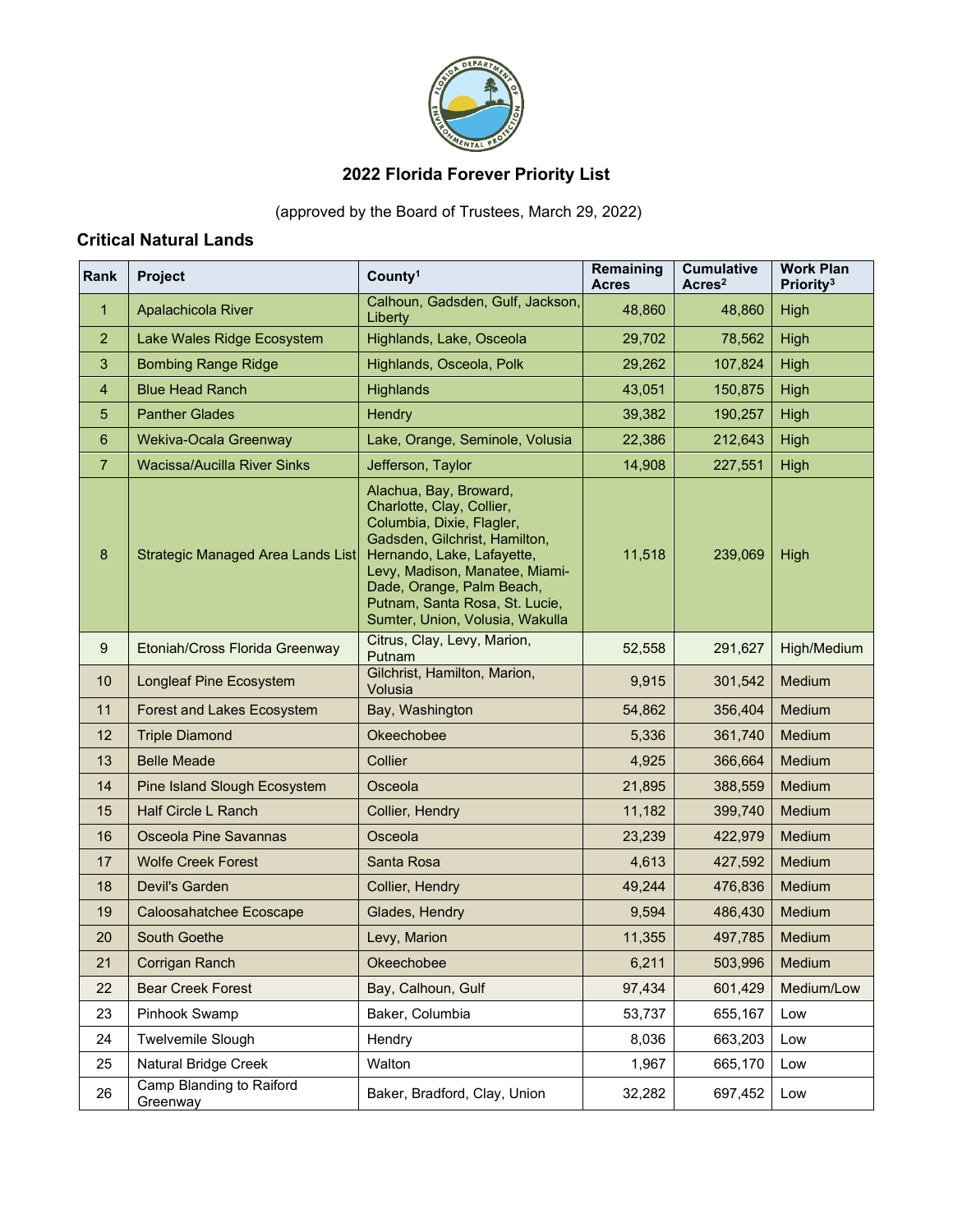| 27 | Bear Hammock                     | Marion                                      | 4,689  | 702,141 | Low |
|----|----------------------------------|---------------------------------------------|--------|---------|-----|
| 28 | Lake Hatchineha Watershed        | Osceola, Polk                               | 3,592  | 705,733 | Low |
| 29 | Perdido Pitcher Plant Prairie    | Escambia                                    | 2,389  | 708,123 | Low |
| 30 | San Pedro Bay                    | Madison, Taylor                             | 44,999 | 753,122 | Low |
| 31 | <b>Shoal River Buffer</b>        | Okaloosa                                    | 2,188  | 755,309 | Low |
| 32 | Southeastern Bat Maternity Caves | Alachua, Citrus, Jackson,<br>Marion, Sumter | 598    | 755,907 | Low |
| 33 | Econfina Timberlands             | Jefferson                                   | 1,665  | 757,572 | Low |
| 34 | <b>Hixtown Swamp</b>             | Madison                                     | 22,186 | 779,758 | Low |
| 35 | <b>Upper Shoal River</b>         | Walton                                      | 12,035 | 791,793 | Low |
| 36 | Ichetucknee Trace                | Columbia                                    | 1.717  | 793,509 | Low |
| 37 | Telogia Creek                    | Liberty                                     | 12,428 | 805,937 | Low |

# **Partnerships & Regional Incentives**

| Rank           | Project                                                       | County <sup>1</sup>                                                                                                                            | Remaining<br><b>Acres</b> | <b>Cumulative</b><br>Acres <sup>2</sup> | <b>Work Plan</b><br>Priority <sup>3</sup> |
|----------------|---------------------------------------------------------------|------------------------------------------------------------------------------------------------------------------------------------------------|---------------------------|-----------------------------------------|-------------------------------------------|
| $\mathbf{1}$   | <b>Florida's First Magnitude Springs</b>                      | Bay, Citrus, Gilchrist, Hamilton,<br>Hernando, Jackson, Lafayette,<br>Leon, Levy, Madison, Marion,<br>Suwannee, Wakulla, Walton,<br>Washington | 6,040                     | 6,040                                   | High                                      |
| $\overline{2}$ | Northeast Florida Timberlands and<br><b>Watershed Reserve</b> | Clay, Duval, Nassau                                                                                                                            | 74,518                    | 80,557                                  | High                                      |
| 3              | <b>Wakulla Springs Protection Zone</b>                        | Leon, Wakulla                                                                                                                                  | 3,969                     | 84,526                                  | <b>High</b>                               |
| $\overline{4}$ | <b>Corkscrew Regional Ecosystem</b><br>Watershed              | Collier, Lee                                                                                                                                   | 31,188                    | 115,714                                 | High                                      |
| $5\phantom{.}$ | Indian River Lagoon Blueway                                   | Brevard, Indian River, Martin,<br>St. Lucie, Volusia                                                                                           | 18,145                    | 133,859                                 | High                                      |
| 6              | <b>Volusia Conservation Corridor</b>                          | Flagler, Volusia                                                                                                                               | 17,819                    | 151,678                                 | <b>High</b>                               |
| $\overline{7}$ | <b>Clear Creek/Whiting Field</b>                              | Santa Rosa                                                                                                                                     | 2,867                     | 154,545                                 | <b>High</b>                               |
| 8              | <b>Brevard Coastal Scrub Ecosystem</b>                        | <b>Brevard</b>                                                                                                                                 | 20,658                    | 175,203                                 | High/Medium                               |
| 9              | Annutteliga Hammock                                           | Citrus, Hernando                                                                                                                               | 8,796                     | 183,999                                 | Medium                                    |
| 10             | <b>Charlotte Harbor Flatwoods</b>                             | Charlotte, Lee                                                                                                                                 | 6,786                     | 190,785                                 | Medium                                    |
| 11             | <b>Green Swamp</b>                                            | Lake, Pasco, Polk                                                                                                                              | 161,213                   | 351,997                                 | Medium/Low                                |
| 12             | Heather Island/Ocklawaha River                                | Marion                                                                                                                                         | 13,666                    | 365,663                                 | Low                                       |
| 13             | Pal-Mar                                                       | Palm Beach, Martin                                                                                                                             | 9,333                     | 374,996                                 | Low                                       |
| 14             | Lochloosa Forest                                              | Alachua                                                                                                                                        | 4,693                     | 379,689                                 | Low                                       |
| 15             | <b>Flagler County Blueway</b>                                 | Flagler                                                                                                                                        | 3,891                     | 383,580                                 | Low                                       |
| 16             | <b>Welannee Watershed Forest</b>                              | Okaloosa                                                                                                                                       | 8,378                     | 391,957                                 | Low                                       |
| 17             | Middle Chipola River                                          | Calhoun, Jackson                                                                                                                               | 12,356                    | 404,313                                 | Low                                       |
| 18             | <b>Rainbow River Corridor</b>                                 | Citrus, Marion                                                                                                                                 | 1,059                     | 405,372                                 | Low                                       |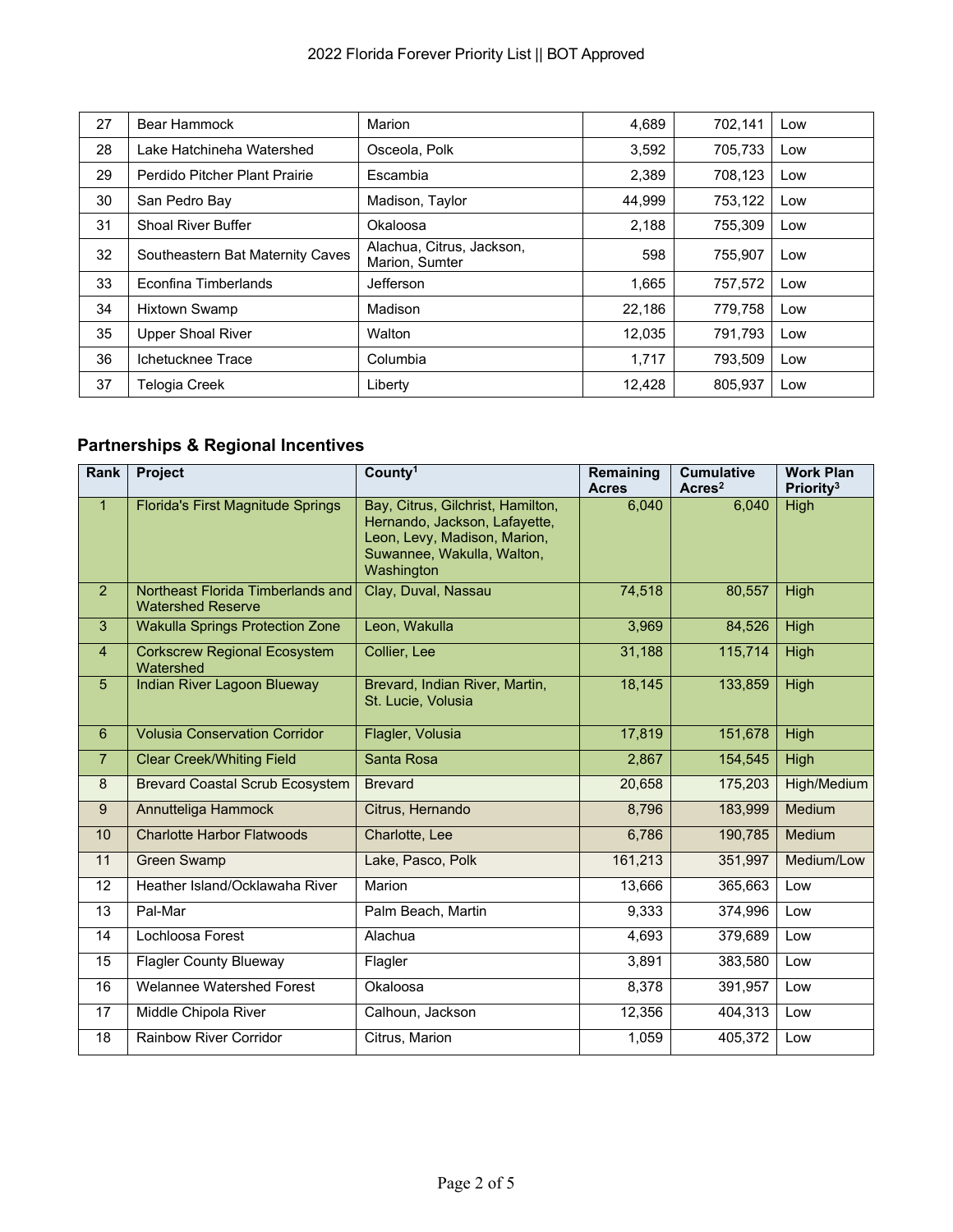| 19 | Watermelon Pond              | Alachua, Levy     | 5,355  | 410,726 | Low |
|----|------------------------------|-------------------|--------|---------|-----|
| 20 | Catfish Creek                | Polk              | 3,231  | 413,958 | Low |
| 21 | Dade County Archipelago      | Miami-Dade        | 303    | 414,261 | Low |
| 22 | Lake Santa Fe                | Alachua, Bradford | 8,876  | 423,137 | Low |
| 23 | Lafayette Forest             | Lafayette         | 10,253 | 433,390 | Low |
| 24 | Atlantic Ridge Ecosystem     | Martin            | 8,175  | 441,566 | Low |
| 25 | Sand Mountain                | Bay, Washington   | 14,534 | 456,099 | Low |
| 26 | Crossbar/Al Bar Ranch        | Pasco             | 12,440 | 468,539 | Low |
| 27 | Crayfish Habitat Restoration | Bay               | 2,348  | 470,887 | Low |
| 28 | Hall Ranch                   | Charlotte         | 7,503  | 478,390 | Low |
| 29 | Pumpkin Hill Creek           | Duval             | 6,951  | 485,341 | Low |
| 30 | Carr Farm/Price's Scrub      | Alachua, Marion   | 428    | 485,769 | Low |
| 31 | Baldwin Bay/St. Marys River  | Duval, Nassau     | 8,397  | 494,166 | Low |
| 32 | Wilson Ranch                 | Polk              | 451    | 494,617 | Low |
| 33 | <b>Pringle Creek Forest</b>  | Flagler           | 8,446  | 503,062 | Low |

#### **Less-Than-Fee**

| <b>Rank</b>     | <b>Project</b>                               | County <sup>1</sup>                 | Remaining<br><b>Acres</b> | <b>Cumulative</b><br>Arcres <sup>2</sup> | <b>Work</b><br>Plan<br>Priority <sup>3</sup> |
|-----------------|----------------------------------------------|-------------------------------------|---------------------------|------------------------------------------|----------------------------------------------|
| $\mathbf{1}$    | <b>Fisheating Creek Ecosystem</b>            | Glades, Highlands                   | 122,213                   | 122,213                                  | High                                         |
| 2               | <b>Adams Ranch</b>                           | Osceola, St. Lucie                  | 32,990                    | 155,204                                  | High                                         |
| 3               | <b>Coastal Headwaters Longleaf</b><br>Forest | Escambia, Santa Rosa                | 97,346                    | 252,549                                  | High/Medium                                  |
| $\overline{4}$  | Myakka Ranchlands                            | 30,634<br>DeSoto, Manatee, Sarasota |                           | 283,183                                  | <b>Medium</b>                                |
| 5               | <b>Red Hills Conservation</b>                | Jefferson, Leon                     | 16,916                    | 300,099                                  | Medium                                       |
| 6               | Conlin Lake X                                | Osceola                             | 3,522                     | 303,622                                  | Medium                                       |
| $\overline{7}$  | Kissimmee-St. Johns River<br>Connector       | Indian River, Okeechobee            | 37,851                    | 341,473                                  | Medium                                       |
| 8               | <b>Arbuckle Creek Watershed</b>              | <b>Highlands</b>                    | 3,428                     | 344,900                                  | <b>Medium</b>                                |
| 9               | Lower Suwannee River and Gulf<br>Watershed   | <b>Dixie</b>                        | 25,339                    | 370,239                                  | Medium                                       |
| 10 <sup>1</sup> | Ochlockonee River Conservation<br>Area       | Gadsden, Leon                       | 3,881                     | 374,119                                  | <b>Medium</b>                                |
| 11              | Big Bend Swamp/Holopaw Ranch                 | Osceola                             | 40.848                    | 414,967                                  | Medium                                       |
| 12              | Matanzas to Ocala Conservation<br>Corridor   | Flagler, Putnam, St. Johns          | 96,707                    | 511,674                                  | Medium/Low                                   |
| 13              | <b>Gulf Hammock</b>                          | Levy                                | 25,611                    | 537,285                                  | Low                                          |
| 14              | Ayavalla Plantation                          | Leon                                | 5,788                     | 543,073                                  | Low                                          |
| 15              | Raiford to Osceola Greenway                  | Baker, Union                        | 67,678                    | 610,750                                  | Low                                          |
| 16              | Ranch Reserve                                | Brevard, Indian River, Osceola      | 12,519                    | 623,269                                  | Low                                          |
| 17              | Eastern Scarp Ranchlands                     | Highlands                           | 2,214                     | 625,483                                  | Low                                          |
| 18              | Withlacoochee River Corridor                 | Citrus, Hernando                    | 3,286                     | 628,770                                  | Low                                          |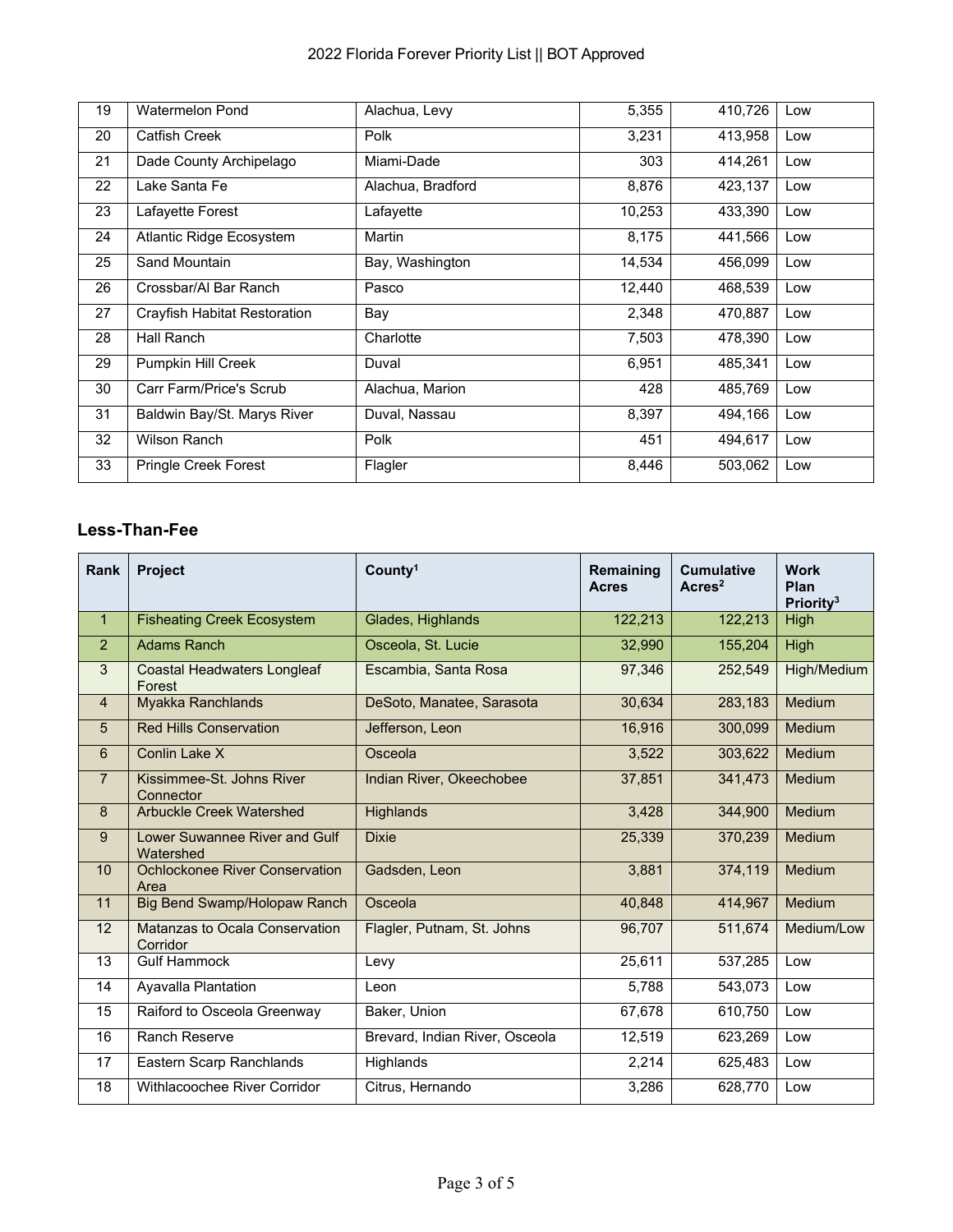| 19 | Hosford Chapman's<br>Rhododendron Protection Zone | Gadsden, Liberty      | 6,923  | 635,693 | Low |
|----|---------------------------------------------------|-----------------------|--------|---------|-----|
| 20 | Peace River Refuge                                | DeSoto                | 3,033  | 638,726 | Low |
| 21 | Horse Creek Ranch                                 | DeSoto, Hardee        | 16,316 | 655,042 | Low |
| 22 | Hardee Flatwoods                                  | Hardee                | 1,836  | 656,878 | Low |
| 23 | <b>Bluefield to Cow Creek</b>                     | Okeechobee, St. Lucie | 10,996 | 667,874 | Low |
| 24 | Mill Creek                                        | Marion                | 10,135 | 678,009 | Low |
| 25 | Maytown Flatwoods                                 | Brevard, Volusia      | 1,619  | 679,628 | Low |
| 26 | Old Town Creek Watershed                          | Hardee, Polk          | 1,264  | 680,892 | Low |
| 27 | North Waccasassa Flats                            | Gilchrist             | 14,153 | 695,045 | Low |
| 28 | Lower Perdido River Buffer                        | Escambia              | 2,338  | 697,383 | Low |
| 29 | San Felasco Conservation Corridor                 | Alachua               | 376    | 697,759 | Low |
| 30 | West Aucilla River Buffer                         | Jefferson             | 710    | 698,468 | Low |
| 31 | Little River Conservation Area                    | Gadsden               | 2,293  | 700,761 | Low |
| 32 | Limestone Ranch                                   | Hardee                | 6,382  | 707,144 | Low |
| 33 | Suwannee County Preservation                      | Suwannee              | 1,254  | 708,398 | Low |
| 34 | <b>Millstone Plantation</b>                       | Leon                  | 83     | 708,481 | Low |

### **Climate Change Lands**

| <b>Rank</b>  | <b>Project</b>                   | County <sup>1</sup>                                                                                  | Remaining<br><b>Acres</b> | <b>Cumulative</b><br>Arcres <sup>2</sup> | <b>Work</b><br>Plan<br>Priority <sup>3</sup> |
|--------------|----------------------------------|------------------------------------------------------------------------------------------------------|---------------------------|------------------------------------------|----------------------------------------------|
| $\mathbf{1}$ | Florida Keys Ecosystem           | <b>Monroe</b>                                                                                        | 5,817                     | 5,817                                    | High                                         |
| 2            | St. Joe Timberland               | Bay, Franklin, Gadsden, Gulf,<br>Jefferson, Leon, Liberty,<br>Taylor, Wakulla, Walton,<br>Washington | 56,612                    | 62,429                                   | High/Medium                                  |
| 3            | Northeast Florida Blueway        | Duval, Flagler, St. Johns                                                                            | 10.971                    | 73.400                                   | Medium/Low                                   |
| 4            | Coupon Bight/Key Deer            | Monroe                                                                                               | 1,157                     | 74,557                                   | Low                                          |
| 5            | Archie Carr Sea Turtle Refuge    | Brevard, Indian River                                                                                | 174                       | 74,732                                   | Low                                          |
| 6            | St. Johns River Blueway          | Clay, St. Johns                                                                                      | 17,194                    | 91,926                                   | Low                                          |
| 7            | Garcon Ecosystem                 | Santa Rosa                                                                                           | 3,252                     | 95,177                                   | Low                                          |
| 8            | Taylor Sweetwater Creek          | Taylor                                                                                               | 3,742                     | 98,919                                   | Low                                          |
| 9            | West Bay Preservation Area       | Bay                                                                                                  | 4,511                     | 103,430                                  | Low                                          |
| 10           | Terra Ceia                       | Manatee                                                                                              | 2,292                     | 105,722                                  | Low                                          |
| 11           | Tiger Island/Little Tiger Island | Nassau                                                                                               | 655                       | 106,376                                  | Low                                          |